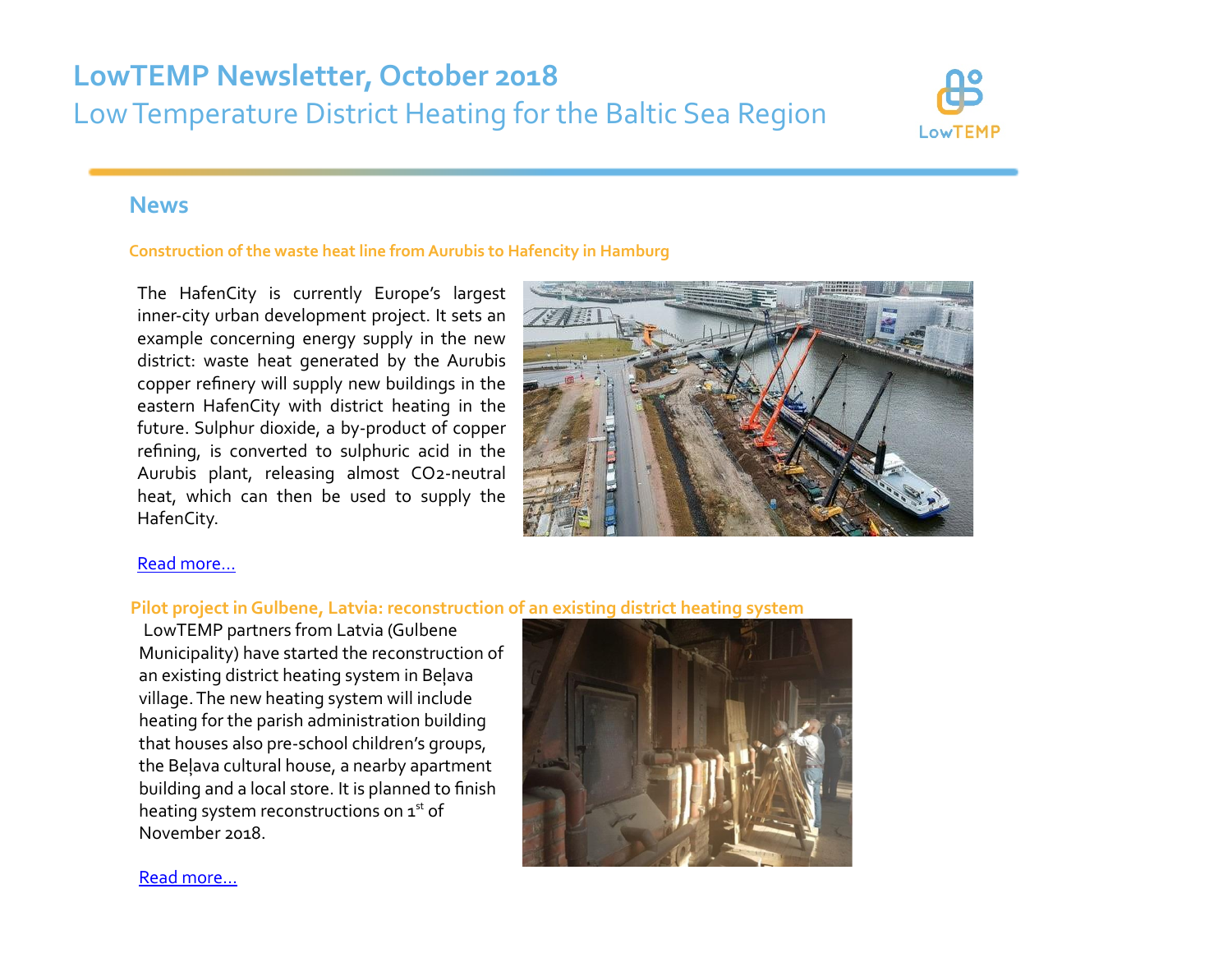## **LowTEMP partnership visits first pilot measure in Latvia**

From 19 to 21 September, the third partner meeting of the LowTEMP project took place in Latvia, hosted by Riga Technical University, Gulbene Municipality and Vidzeme Planning Region. Gulbene Municipality is the first partner to start the implementation of pilot measures within the framework of the LowTEMP project. In the village Belava, located within Gulbene district, the existing outdated heating infrastructure will be replaced with a low temperature district heating grid, supplying low temperature heat to two already insulated buildings.



#### [Read more…](http://www.lowtemp.eu/events/start-of-first-pilot-measures-in-latvia/)

#### **Publication "Energy Management in Vidzeme" with LowTEMP expert interviews**

The publication includes stories and expert opinions on four energy efficiency projects implemented by Vidzeme Planning Region, including LowTEMP. Vidzeme Planning Region invited the Latvian LowTEMP partners Riga Technical University and Gulbene Municipality to talk about low temperature district heating possibilities in Latvia as well as to discuss the question why local municipalities should consider implementing more sustainable energy supply systems.



# [Read more...](http://www.lowtemp.eu/examples/publication-energy-management-in-vidzeme-with-lowtemp-expert-interviews/)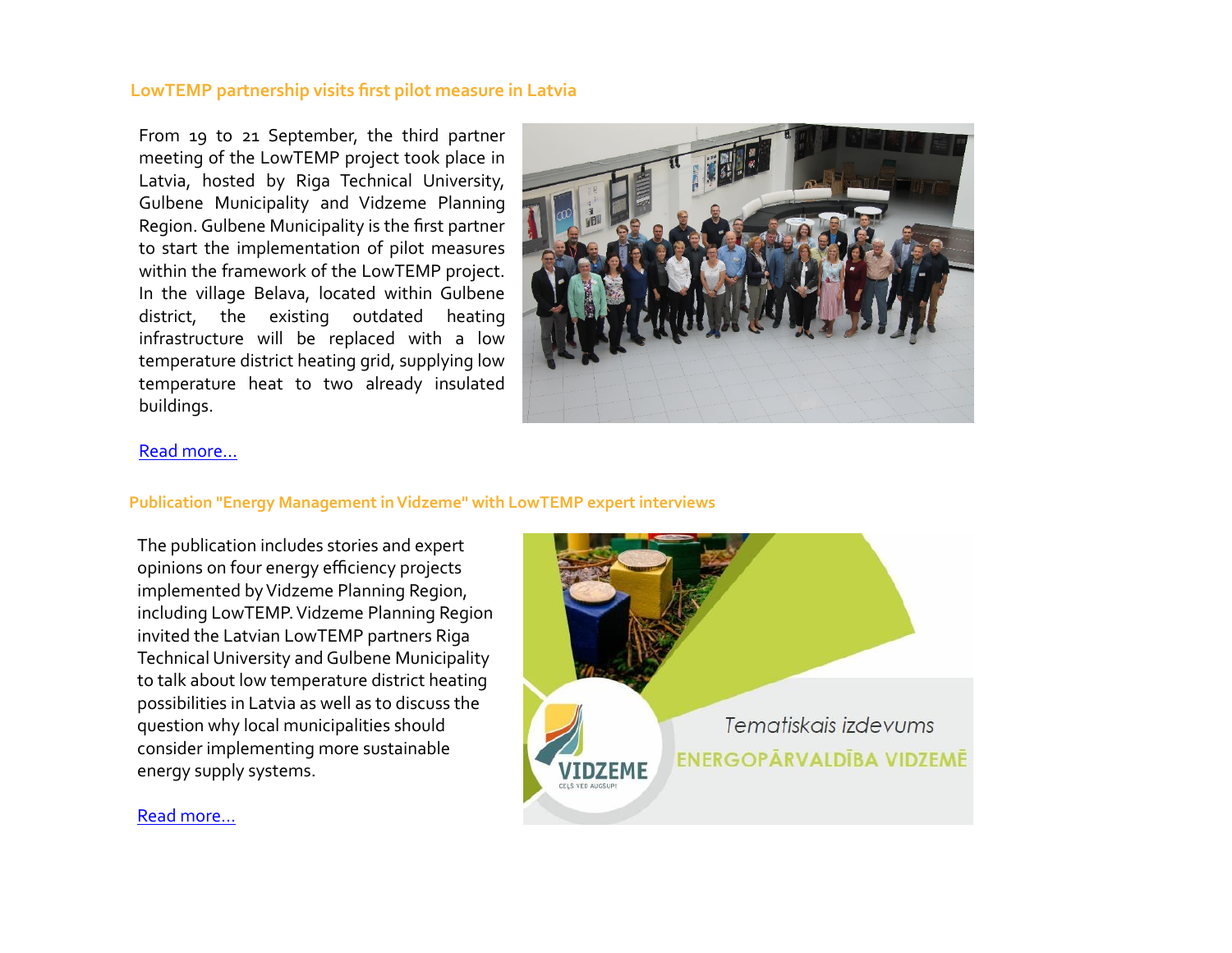# **Upcoming events**

# **World Energy Outlook 2018, 16. November 2018, Berlin, Germany**

 The World Energy Outlook of the International Energy Agency is one of the world's most important energy market analyzes. Questions on the future development of international energy markets are regularly the focus of the report that is presented at the event.

# [Visit the website...](https://www.worldenergy.org/events/9034fd3e-76af-e811-80c7-00155d050ff0/)

**Finnish national Covenant of Mayors event: Decarbonisation and the future of climate and energy in Finland, 23. November 2018, Helsinki, Finland**

 This workshop aims at showcasing ambitious plans implemented by cities, to present the Covenant of Mayors framework, its activities, and what it has to offer to Finnish local governments.

# [Visit the website...](https://www.covenantofmayors.eu/news-and-events/events/upcoming-events/2023-finnish-national-covenant-of-mayors-event-decarbonisation-and-the-future-of-climate-and-energy-in-finland.html)

# **European Union Energy Day, 11. December 2018, Katowice, Poland**

• The 6th EU Energy Day will showcase some of the initiatives launched to support a clean energy transition in the EU and beyond and advertise the progress already made towards delivering on the EU's commitments, including with the 2030 targets and Clean Energy Package.

# [Visit the website...](https://ec.europa.eu/info/events/eu-energy-day-cop24-cop24-eu-pavilion-2018-dec-11_en)

[More upcoming events…](http://www.lowtemp.eu/events/)

# **Past events**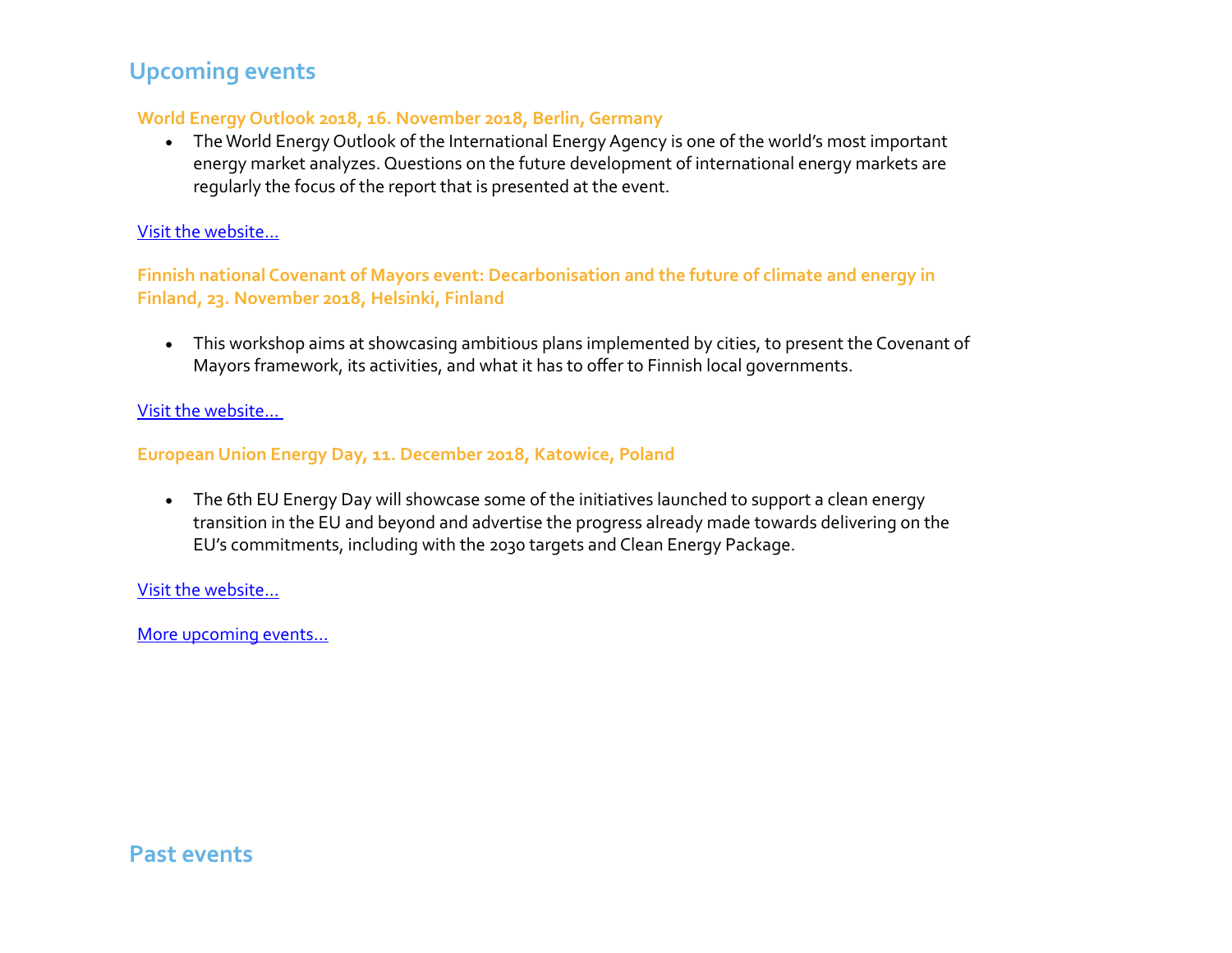# **IMP PAN organised "Energy Efficient Cities" Conference, 17.-18. October 2018, Gdynia, Poland**

While many Baltic and other European municipalities already developed so-called "Sustainable Energy Action Plans", they often face difficulties in the actual implementation and measurement phase. With presentations from engaging and experienced speakers on "Energy efficiency in local climate strategies" or "Fields of action to increase energy efficiency in cities", the Baltic Sea Conference provided a platform to examine existing challenges, get new inspirations and learn from best practice examples.



#### [Read more...](http://www.lowtemp.eu/uncategorized/imp-pan-organised-energy-efficient-cities-conference-in-gdansk-poland/)

#### **LowTEMP at the VISU International Bioenergy Day, 10.-11. October, South Ostrobothnia, Finland**

VISU International Bioenergy Day was a twoday event, which took place in South Ostrobothnia, Finland. The event was organised by Thermopolis Ltd, Finnish Forest Centre and Seinäjoki University of Applied Sciences as part of the VISU project that is funded by The European Agricultural Fund for Rural Development: Europe investing in rural areas).



#### [Read more...](http://www.lowtemp.eu/uncategorized/lowtemp-at-the-visu-international-bioenergy-day/)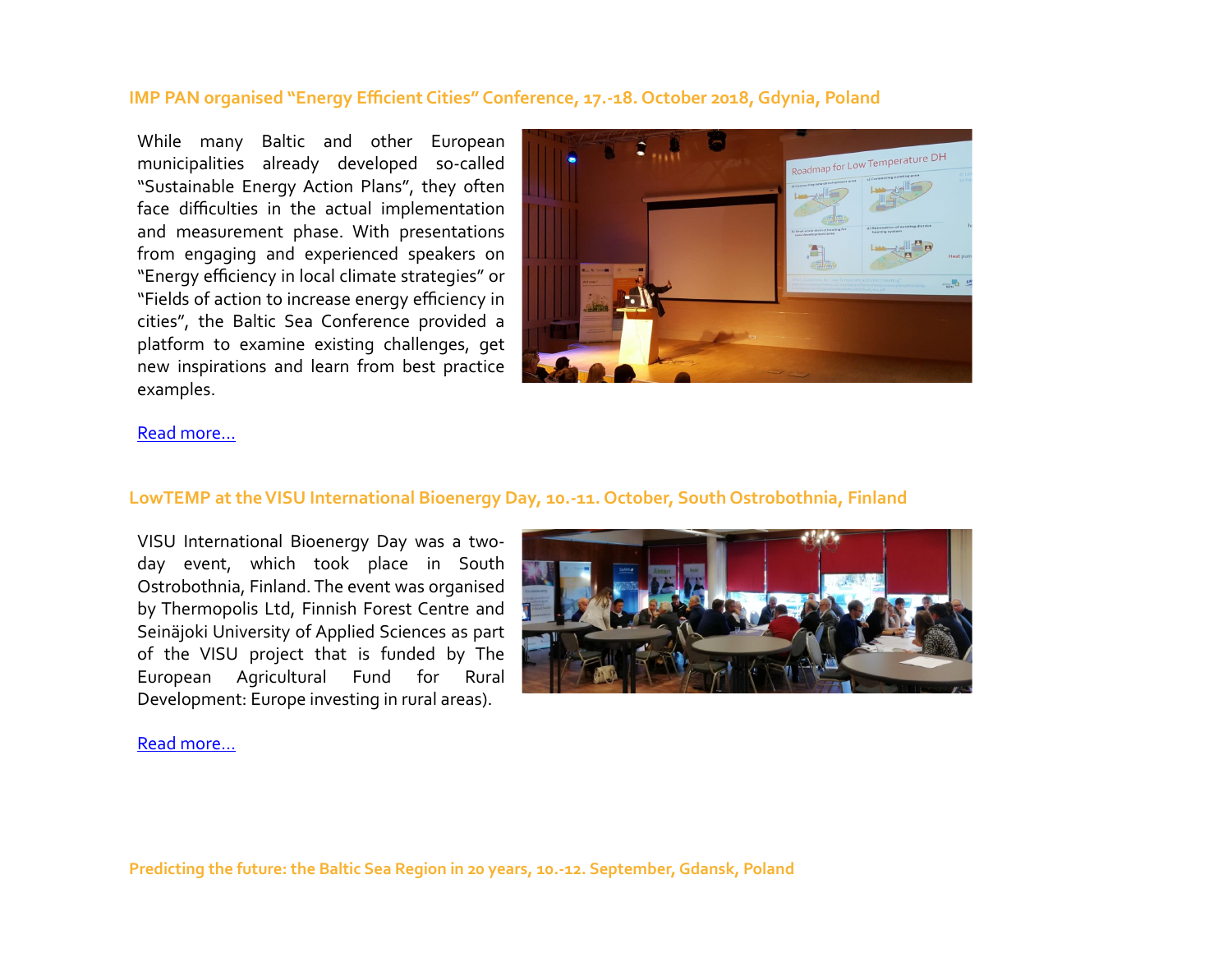The LowTEMP project was invited to the Baltic Sea States Subregional Co-operation [\(BSSSC\)](https://www.bsssc.com/) Annual Conference to make forecasts 20 years ahead and to pass messages to politicians. According to the project managers of LowTEMP, district heating will supply more than 50% of the urban building stock. The waste energy from industrial processes will be used and the energy loss in the district heating grids will be much lower.



## [Read more...](http://www.lowtemp.eu/events/predicting-the-future-the-baltic-sea-region-in-20-years/)

#### **International Symposium on District Heating and Cooling in Hamburg, 09.-12. September 2018, Hamburg, Germany**

From 9 to 12 September, around 250 participants from 28 different countries discussed topics related to urban energy systems, resource efficiency, district heating and cooling and hybrid energy grids at the ["International Symposium on District Heating](http://www.lowtemp.eu/events/international-symposium-on-district-heating-and-cooling-in-hamburg/)  [and Cooling" \(DHC2018\) at the HafenCity](http://www.lowtemp.eu/events/international-symposium-on-district-heating-and-cooling-in-hamburg/)  [University Hamburg.](http://www.lowtemp.eu/events/international-symposium-on-district-heating-and-cooling-in-hamburg/)



#### Read more...